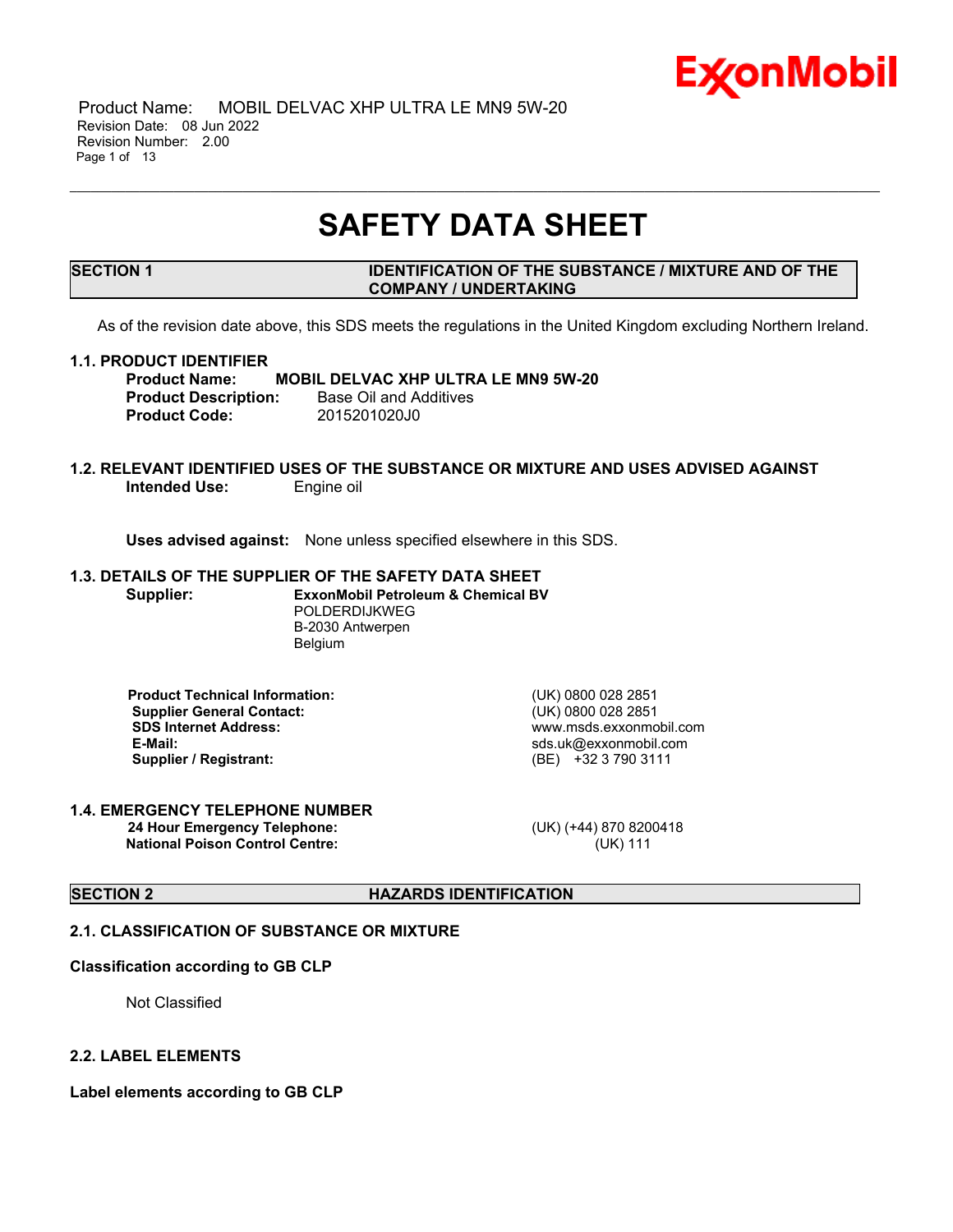

 Product Name: MOBIL DELVAC XHP ULTRA LE MN9 5W-20 Revision Date: 08 Jun 2022 Revision Number: 2.00 Page 2 of 13

#### **Hazard Statements:**

#### Supplemental:

EUH210: Safety data sheet available on request.

#### **2.3. OTHER HAZARDS**

#### **Physical / Chemical Hazards:**

No significant hazards.

#### **Health Hazards:**

High-pressure injection under skin may cause serious damage. Excessive exposure may result in eye, skin, or respiratory irritation.

\_\_\_\_\_\_\_\_\_\_\_\_\_\_\_\_\_\_\_\_\_\_\_\_\_\_\_\_\_\_\_\_\_\_\_\_\_\_\_\_\_\_\_\_\_\_\_\_\_\_\_\_\_\_\_\_\_\_\_\_\_\_\_\_\_\_\_\_\_\_\_\_\_\_\_\_\_\_\_\_\_\_\_\_\_\_\_\_\_\_\_\_\_\_\_\_\_\_\_\_\_\_\_\_\_\_\_\_\_\_\_\_\_\_\_\_\_

#### **Environmental Hazards:**

No significant hazards.Material does not meet the criteria for PBT or vPvB in accordance with REACH Annex XIII.

#### **SECTION 3 COMPOSITION / INFORMATION ON INGREDIENTS**

**3.1. SUBSTANCES** Not Applicable. This material is regulated as a mixture.

### **3.2. MIXTURES**

This material is defined as a mixture.

#### **Reportable hazardous substance(s) complying with the classification criteria and/or with an exposure limit (OEL)**

| <b>Name</b>                                                                                                         | CAS#        | EC#       | <b>Registration#</b> | <b>Concentration</b> | <b>GHS/CLP</b><br>classification                                                                                     |
|---------------------------------------------------------------------------------------------------------------------|-------------|-----------|----------------------|----------------------|----------------------------------------------------------------------------------------------------------------------|
| BIS(NONYLPHENYL)AMINE                                                                                               | 36878-20-3  | 253-249-4 | 01-2119488911-28     | $1 - 5\%$            | ISkin Irrit. 3 H3161                                                                                                 |
| reaction mass of isomers of: C7-9-alkyl 3-(3,5-<br>di-tert-butyl-4-hydroxyphenyl)propionate                         | 125643-61-0 | 406-040-9 | 01-2119830067-43     | $1 - 5\%$            | Aquatic Chronic 4 H413                                                                                               |
| <b>IPHOSPHORODITHIOIC ACID. MIXED 0.0</b><br>BIS (1,3-DIMETHYLBUTYL AND ISO-<br><b>PR)ESTERS, ZINC SALTS</b>        | 84605-29-8  | 283-392-8 | 01-2119493626-26     | $0.1 - 5.1\%$        | [Acute Tox. 5 H303].<br>[Aquatic Acute 2 H401].<br>Aquatic Chronic 2 H411,<br>Skin Irrit. 2 H315,<br>Eye Dam. 1 H318 |
| <b>IPHOSPHORODITHIOIC ACID. MIXED O.O-</b><br>BIS(2-ETHYLHEXYL AND ISO-BU AND ISO-<br><b>PR) ESTERS, ZINC SALTS</b> | 85940-28-9  | 288-917-4 | 01-2119521201-61     | $0.1 - 5.1\%$        | [Aquatic Acute 2 H401].<br>Aquatic Chronic 2 H411,<br><b>Skin Irrit. 2 H315.</b><br>Eye Dam. 1 H318                  |
| Distillates (petroleum), hydrotreated heavy<br>paraffinic                                                           | 64742-54-7  | 265-157-1 | 01-2119484627-25     | $40 - 50\%$          | Asp. Tox. 1 H304                                                                                                     |

Note - any classification in brackets is a GHS building block that was not adopted in GB CLP and therefore is not applicable in the countries which have implemented CLP and is shown for informational purposes only.

Note: See SDS Section 16 for full text of hazard statements.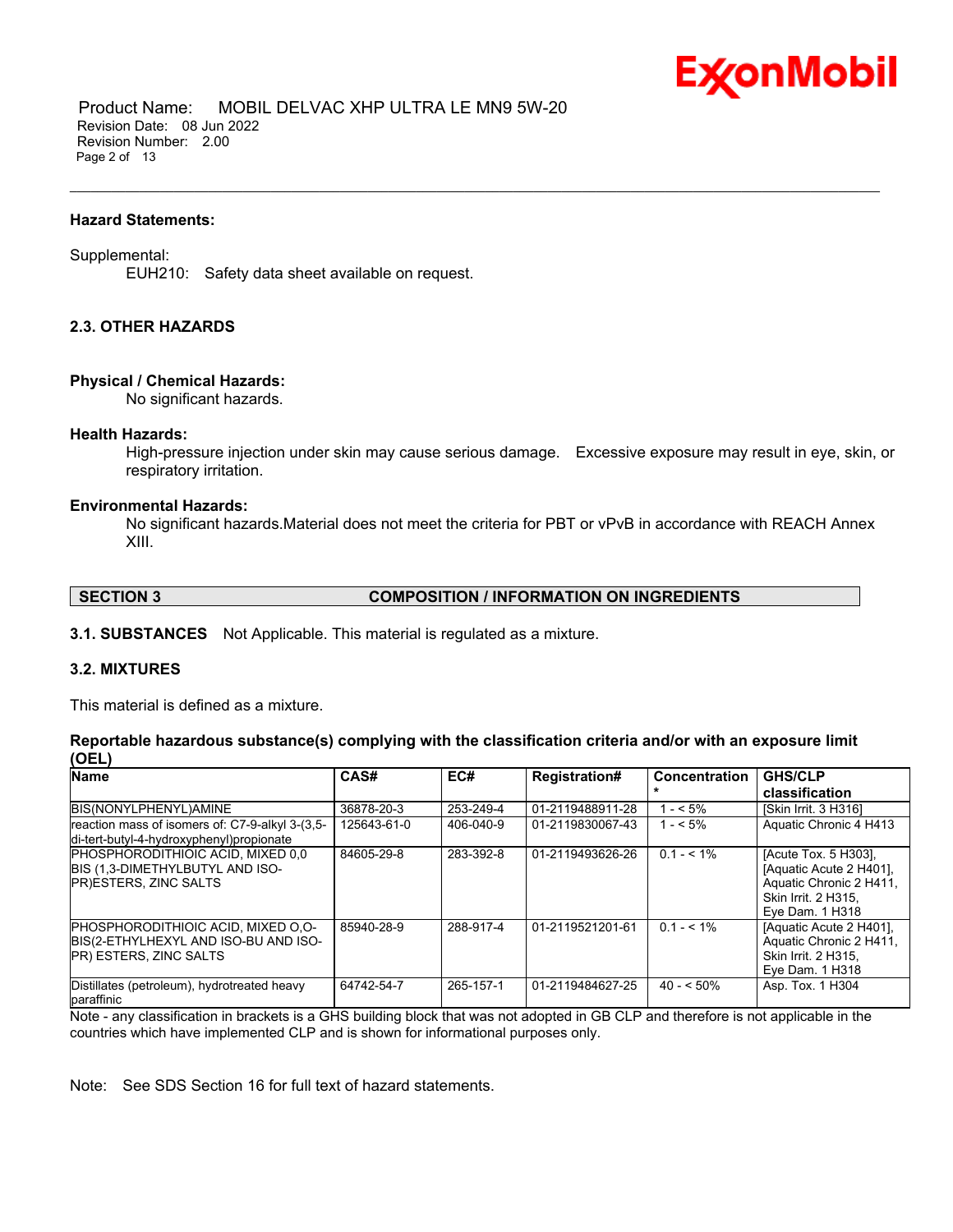

 Product Name: MOBIL DELVAC XHP ULTRA LE MN9 5W-20 Revision Date: 08 Jun 2022 Revision Number: 2.00 Page 3 of 13

#### **SECTION 4 FIRST AID MEASURES**

\_\_\_\_\_\_\_\_\_\_\_\_\_\_\_\_\_\_\_\_\_\_\_\_\_\_\_\_\_\_\_\_\_\_\_\_\_\_\_\_\_\_\_\_\_\_\_\_\_\_\_\_\_\_\_\_\_\_\_\_\_\_\_\_\_\_\_\_\_\_\_\_\_\_\_\_\_\_\_\_\_\_\_\_\_\_\_\_\_\_\_\_\_\_\_\_\_\_\_\_\_\_\_\_\_\_\_\_\_\_\_\_\_\_\_\_\_

#### **4.1. DESCRIPTION OF FIRST AID MEASURES**

#### **INHALATION**

Remove from further exposure. For those providing assistance, avoid exposure to yourself or others. Use adequate respiratory protection. If respiratory irritation, dizziness, nausea, or unconsciousness occurs, seek immediate medical assistance. If breathing has stopped, assist ventilation with a mechanical device or use mouth-to-mouth resuscitation.

#### **SKIN CONTACT**

Wash contact areas with soap and water. If product is injected into or under the skin, or into any part of the body, regardless of the appearance of the wound or its size, the individual should be evaluated immediately by a physician as a surgical emergency. Even though initial symptoms from high pressure injection may be minimal or absent, early surgical treatment within the first few hours may significantly reduce the ultimate extent of injury.

#### **EYE CONTACT**

Flush thoroughly with water. If irritation occurs, get medical assistance.

#### **INGESTION**

First aid is normally not required. Seek medical attention if discomfort occurs.

#### **4.2. MOST IMPORTANT SYMPTOMS AND EFFECTS, BOTH ACUTE AND DELAYED**

Local necrosis as evidenced by delayed onset of pain and tissue damage a few hours after injection.

### **4.3. INDICATION OF ANY IMMEDIATE MEDICAL ATTENTION AND SPECIAL TREATMENT NEEDED**

The need to have special means for providing specific and immediate medical treatment available in the workplace is not expected.

#### **SECTION 5 FIRE FIGHTING MEASURES**

#### **5.1. EXTINGUISHING MEDIA**

**Suitable Extinguishing Media:** Use water fog, foam, dry chemical or carbon dioxide (CO2) to extinguish flames.

**Unsuitable Extinguishing Media:** Straight streams of water

#### **5.2. SPECIAL HAZARDS ARISING FROM THE SUBSTANCE OR MIXTURE**

**Hazardous Combustion Products:** Aldehydes, Incomplete combustion products, Oxides of carbon, Smoke, Fume, Sulphur oxides

### **5.3. ADVICE FOR FIRE FIGHTERS**

**Fire Fighting Instructions:** Evacuate area. Prevent run-off from fire control or dilution from entering streams, sewers or drinking water supply. Fire-fighters should use standard protective equipment and in enclosed spaces, self-contained breathing apparatus (SCBA). Use water spray to cool fire exposed surfaces and to protect personnel.

#### **FLAMMABILITY PROPERTIES**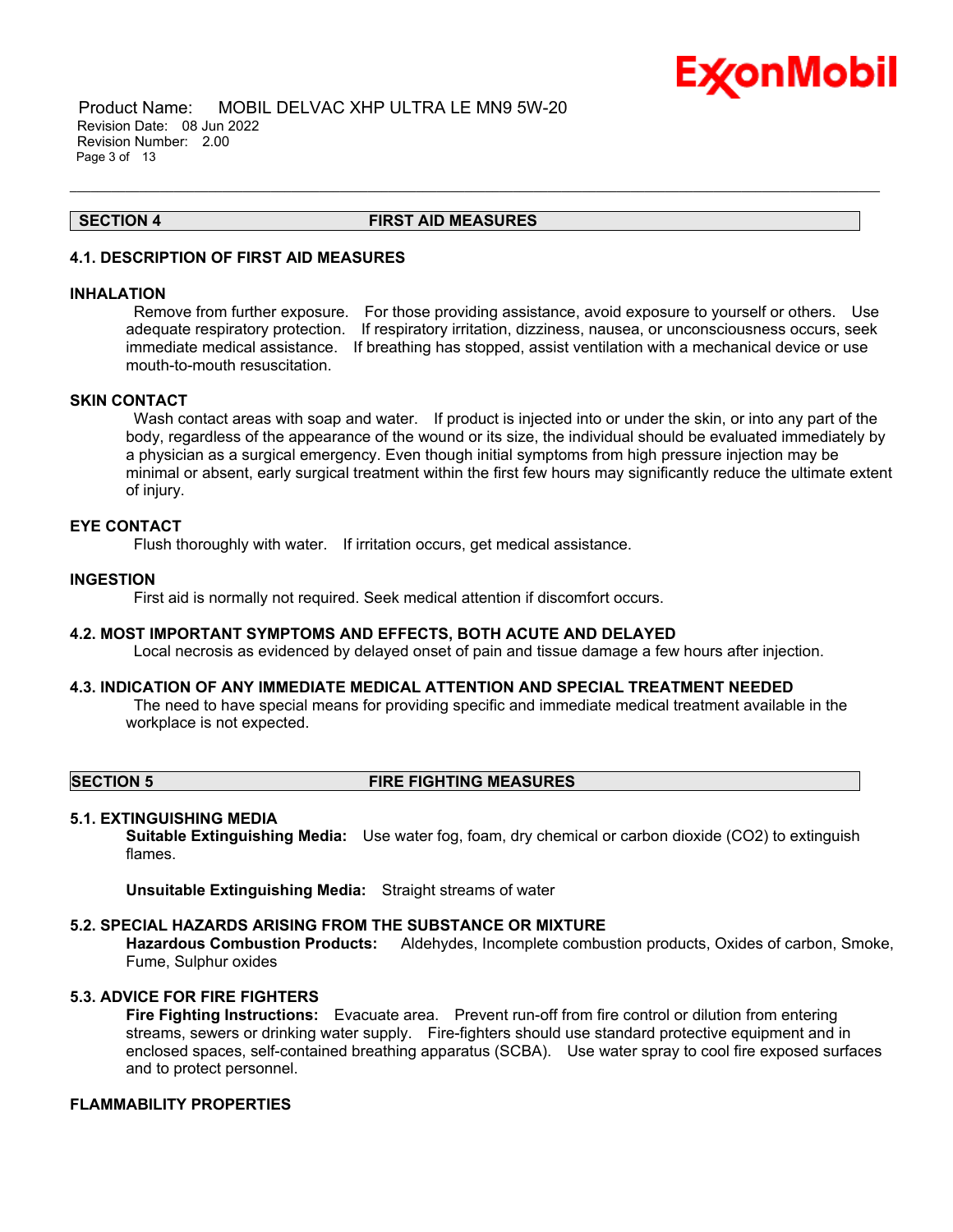

 Product Name: MOBIL DELVAC XHP ULTRA LE MN9 5W-20 Revision Date: 08 Jun 2022 Revision Number: 2.00 Page 4 of 13

**Flash Point [Method]:** >200°C (392°F) [ASTM D-92] **Upper/Lower Flammable Limits (Approximate volume % in air):** UEL: 7.0 LEL: 0.9 [test method unavailable] **Autoignition Temperature:** No data available

\_\_\_\_\_\_\_\_\_\_\_\_\_\_\_\_\_\_\_\_\_\_\_\_\_\_\_\_\_\_\_\_\_\_\_\_\_\_\_\_\_\_\_\_\_\_\_\_\_\_\_\_\_\_\_\_\_\_\_\_\_\_\_\_\_\_\_\_\_\_\_\_\_\_\_\_\_\_\_\_\_\_\_\_\_\_\_\_\_\_\_\_\_\_\_\_\_\_\_\_\_\_\_\_\_\_\_\_\_\_\_\_\_\_\_\_\_

#### **SECTION 6 ACCIDENTAL RELEASE MEASURES**

## **6.1. PERSONAL PRECAUTIONS, PROTECTIVE EQUIPMENT AND EMERGENCY PROCEDURES**

#### **NOTIFICATION PROCEDURES**

In the event of a spill or accidental release, notify relevant authorities in accordance with all applicable regulations.

#### **PROTECTIVE MEASURES**

Avoid contact with spilled material. See Section 5 for fire fighting information. See the Hazard Identification Section for Significant Hazards. See Section 4 for First Aid Advice. See Section 8 for advice on the minimum requirements for personal protective equipment. Additional protective measures may be necessary, depending on the specific circumstances and/or the expert judgment of the emergency responders.

For emergency responders: Respiratory protection: respiratory protection will be necessary only in special cases, e.g., formation of mists. Half-face or full-face respirator with filter(s) for dust/organic vapor or Self Contained Breathing Apparatus (SCBA) can be used depending on the size of spill and potential level of exposure. If the exposure cannot be completely characterized or an oxygen deficient atmosphere is possible or anticipated, SCBA is recommended. Work gloves that are resistant to hydrocarbons are recommended. Gloves made of polyvinyl acetate (PVA) are not water-resistant and are not suitable for emergency use. Chemical goggles are recommended if splashes or contact with eyes is possible. Small spills: normal antistatic work clothes are usually adequate. Large spills: full body suit of chemical resistant, antistatic material is recommended.

### **6.2. ENVIRONMENTAL PRECAUTIONS**

Large Spills: Dyke far ahead of liquid spill for later recovery and disposal. Prevent entry into waterways, sewers, basements or confined areas.

#### **6.3. METHODS AND MATERIAL FOR CONTAINMENT AND CLEANING UP**

**Land Spill:** Stop leak if you can do so without risk. Recover by pumping or with suitable absorbent.

**Water Spill:** Stop leak if you can do so without risk. Confine the spill immediately with booms. Warn other shipping. Remove from the surface by skimming or with suitable absorbents. Seek the advice of a specialist before using dispersants.

Water spill and land spill recommendations are based on the most likely spill scenario for this material; however, geographic conditions, wind, temperature, (and in the case of a water spill) wave and current direction and speed may greatly influence the appropriate action to be taken. For this reason, local experts should be consulted. Note: Local regulations may prescribe or limit action to be taken.

#### **6.4. REFERENCES TO OTHER SECTIONS**

See Sections 8 and 13.

#### **SECTION 7 HANDLING AND STORAGE**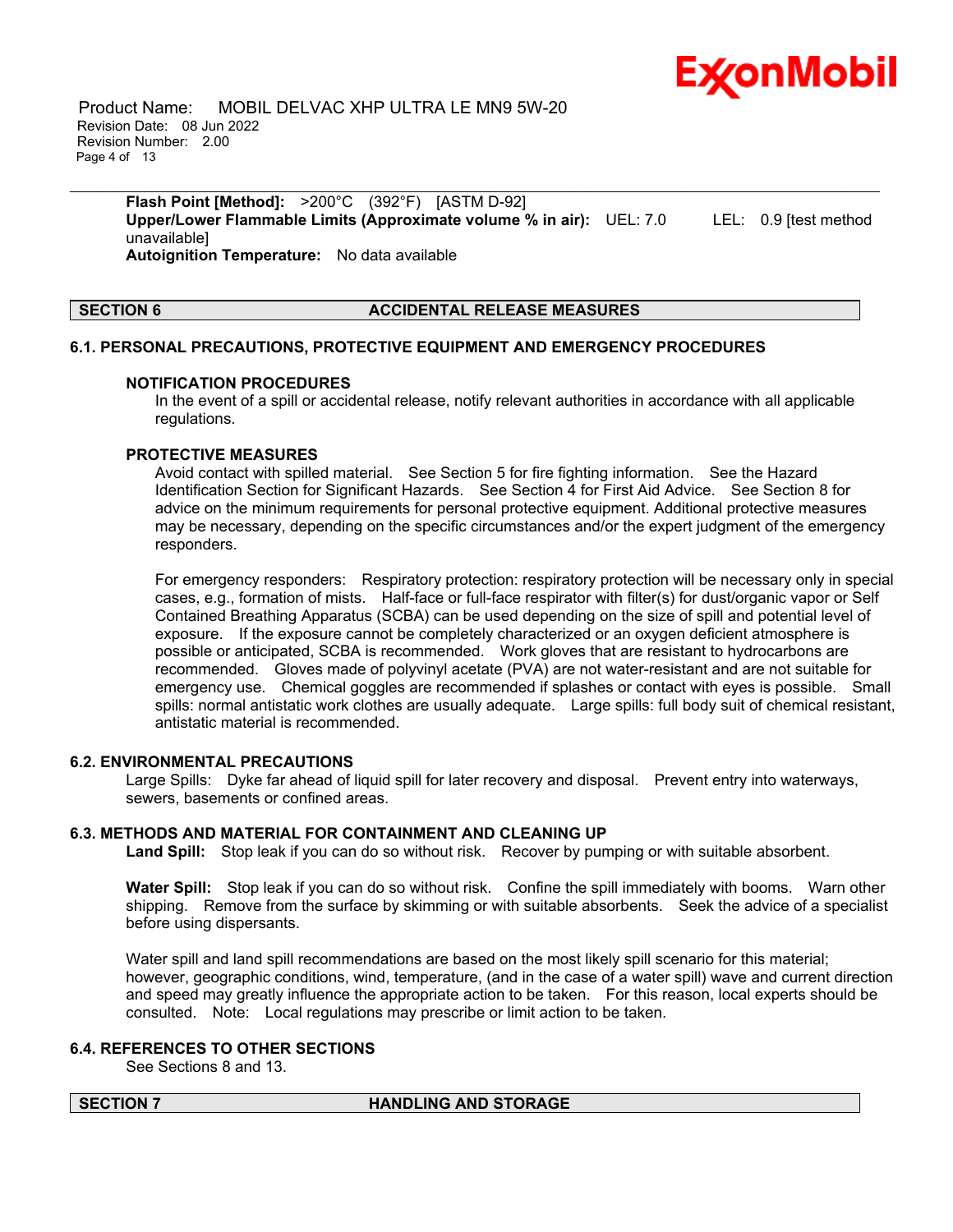

 Product Name: MOBIL DELVAC XHP ULTRA LE MN9 5W-20 Revision Date: 08 Jun 2022 Revision Number: 2.00 Page 5 of 13

#### **7.1. PRECAUTIONS FOR SAFE HANDLING**

Avoid contact with used product. Prevent small spills and leakage to avoid slip hazard. Material can accumulate static charges which may cause an electrical spark (ignition source). When the material is handled in bulk, an electrical spark could ignite any flammable vapors from liquids or residues that may be present (e.g., during switch-loading operations). Use proper bonding and/or earthing procedures. However, bonding and earthing may not eliminate the hazard from static accumulation. Consult local applicable standards for guidance. Additional references include American Petroleum Institute 2003 (Protection Against Ignitions Arising out of Static, Lightning and Stray Currents) or National Fire Protection Agency 77 (Recommended Practice on Static Electricity) or CENELEC CLC/TR 50404 (Electrostatics - Code of practice for the avoidance of hazards due to static electricity).

\_\_\_\_\_\_\_\_\_\_\_\_\_\_\_\_\_\_\_\_\_\_\_\_\_\_\_\_\_\_\_\_\_\_\_\_\_\_\_\_\_\_\_\_\_\_\_\_\_\_\_\_\_\_\_\_\_\_\_\_\_\_\_\_\_\_\_\_\_\_\_\_\_\_\_\_\_\_\_\_\_\_\_\_\_\_\_\_\_\_\_\_\_\_\_\_\_\_\_\_\_\_\_\_\_\_\_\_\_\_\_\_\_\_\_\_\_

**Static Accumulator:** This material is a static accumulator.

#### **7.2. CONDITIONS FOR SAFE STORAGE, INCLUDING ANY INCOMPATIBILITIES**

The type of container used to store the material may affect static accumulation and dissipation. Do not store in open or unlabelled containers. Keep away from incompatible materials. **Storage Temperature:** < 40°C (104°F)

#### **7.3. SPECIFIC END USES**

Section 1 informs about identified end-uses. No industrial or sector specific guidance available.

**SECTION 8 EXPOSURE CONTROLS / PERSONAL PROTECTION**

#### **8.1. CONTROL PARAMETERS**

#### **EXPOSURE LIMIT VALUES**

#### **Exposure limits/standards (Note: Exposure limits are not additive)**

| l Substance Name                      | Form      | Limit/Standard |                  |  | <b>Note</b> | Source       |
|---------------------------------------|-----------|----------------|------------------|--|-------------|--------------|
| Distillates (petroleum), hydrotreated |           | <b>TWA</b>     | $5 \text{ mg/m}$ |  |             | <b>ACGIH</b> |
| heavy paraffinic                      | Inhalable |                |                  |  |             |              |
|                                       | fraction. |                |                  |  |             |              |

**Exposure limits/standards for materials that can be formed when handling this product:** When mists/aerosols can occur the following is recommended:  $5$  mg/m<sup>3</sup> - ACGIH TLV (inhalable fraction).

Note: Information about recommended monitoring procedures can be obtained from the relevant agency(ies)/institute(s):

UK Health and Safety Executive (HSE)

#### **DERIVED NO EFFECT LEVEL (DNEL)/DERIVED MINIMAL EFFECT LEVEL (DMEL)**

| l Substance Name                      | Dermal    | <b>Inhalation</b>       |
|---------------------------------------|-----------|-------------------------|
| Distillates (petroleum), hydrotreated | <b>NA</b> | 5.4 mg/m3 DNEL, Chronic |
| heavy paraffinic                      |           | Exposure, Local Effects |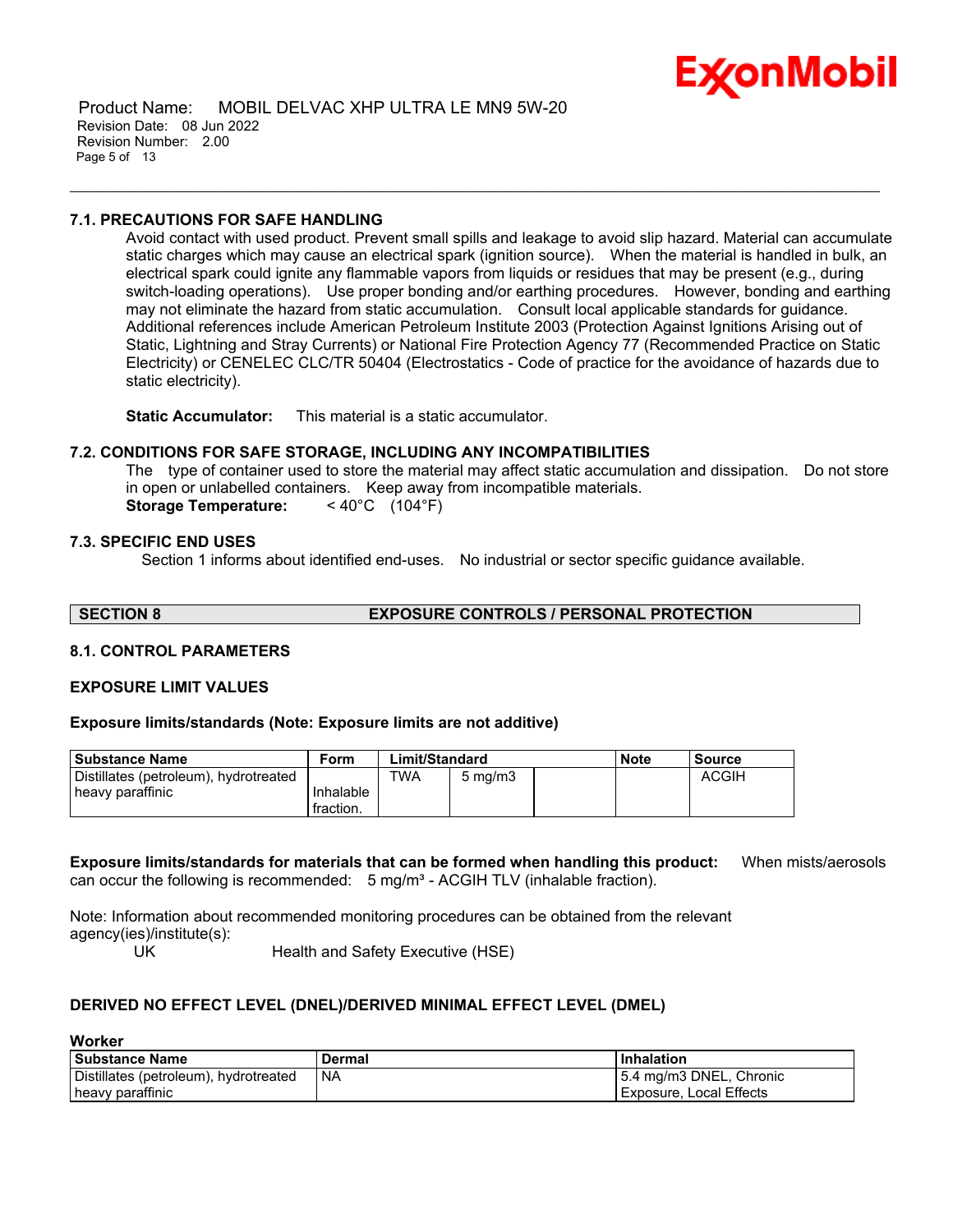

#### Product Name: MOBIL DELVAC XHP ULTRA LE MN9 5W-20 Revision Date: 08 Jun 2022 Revision Number: 2.00 Page 6 of 13

| <b>Consumer</b>                       |        |                            |      |  |  |
|---------------------------------------|--------|----------------------------|------|--|--|
| <b>Substance Name</b>                 | Dermal | l Inhalation               | Oral |  |  |
| Distillates (petroleum), hydrotreated | `NA    | 1.2 mg/m3 DNEL, Chronic NA |      |  |  |
| heavy paraffinic                      |        | Exposure, Local Effects    |      |  |  |

\_\_\_\_\_\_\_\_\_\_\_\_\_\_\_\_\_\_\_\_\_\_\_\_\_\_\_\_\_\_\_\_\_\_\_\_\_\_\_\_\_\_\_\_\_\_\_\_\_\_\_\_\_\_\_\_\_\_\_\_\_\_\_\_\_\_\_\_\_\_\_\_\_\_\_\_\_\_\_\_\_\_\_\_\_\_\_\_\_\_\_\_\_\_\_\_\_\_\_\_\_\_\_\_\_\_\_\_\_\_\_\_\_\_\_\_\_

Note: The Derived No Effect Level (DNEL) is an estimated safe level of exposure that is derived from toxicity data in accord with specific guidance within the REACH regulation. The DNEL may differ from an Occupational Exposure Limit (OEL) for the same chemical. OELs may be recommended by an individual company, a governmental regulatory body or an expert organization, such as the Scientific Committee for Occupational Exposure Limits (SCOEL) or the American Conference of Governmental Industrial Hygienists (ACGIH). OELs are considered to be safe exposure levels for a typical worker in an occupational setting for an 8-hour work shift, 40 hour work week, as a time weighted average (TWA) or a 15 minute short-term exposure limit (STEL). While also considered to be protective of health, OELs are derived by a process different from that of REACH.

### **PREDICTED NO EFFECT CONCENTRATION (PNEC)**

| <b>Substance Name</b>                                                         | lAaua<br>(fresh<br>water) | lAqua<br>l(marine<br>water) | Aqua<br>l(intermittent<br>release) | <b>Sewage</b><br><b>Itreatment</b><br>Iplant | <b>Sediment</b> | <b>Soil</b> | Oral<br>l(secondarv<br> poisoning) |
|-------------------------------------------------------------------------------|---------------------------|-----------------------------|------------------------------------|----------------------------------------------|-----------------|-------------|------------------------------------|
| <b>Distillates</b><br>$!($ petroleum $),$<br>hydrotreated heavy<br>paraffinic | <b>INA</b>                | <b>INA</b>                  | <b>NA</b>                          | <b>INA</b>                                   | 'NA             | <b>INA</b>  | $ 9.33 \text{ mg}$ / kg<br>(food)  |

#### **8.2. EXPOSURE CONTROLS**

#### **ENGINEERING CONTROLS**

The level of protection and types of controls necessary will vary depending upon potential exposure conditions. Control measures to consider:

No special requirements under ordinary conditions of use and with adequate ventilation.

#### **PERSONAL PROTECTION**

Personal protective equipment selections vary based on potential exposure conditions such as applications, handling practices, concentration and ventilation. Information on the selection of protective equipment for use with this material, as provided below, is based upon intended, normal usage.

**Respiratory Protection:** If engineering controls do not maintain airborne contaminant concentrations at a level which is adequate to protect worker health, an approved respirator may be appropriate. Respirator selection, use, and maintenance must be in accordance with regulatory requirements, if applicable. Types of respirators to be considered for this material include:

No special requirements under ordinary conditions of use and with adequate ventilation.

For high airborne concentrations, use an approved supplied-air respirator, operated in positive pressure mode. Supplied air respirators with an escape bottle may be appropriate when oxygen levels are inadequate, gas/vapour warning properties are poor, or if air purifying filter capacity/rating may be exceeded.

**Hand Protection:** Any specific glove information provided is based on published literature and glove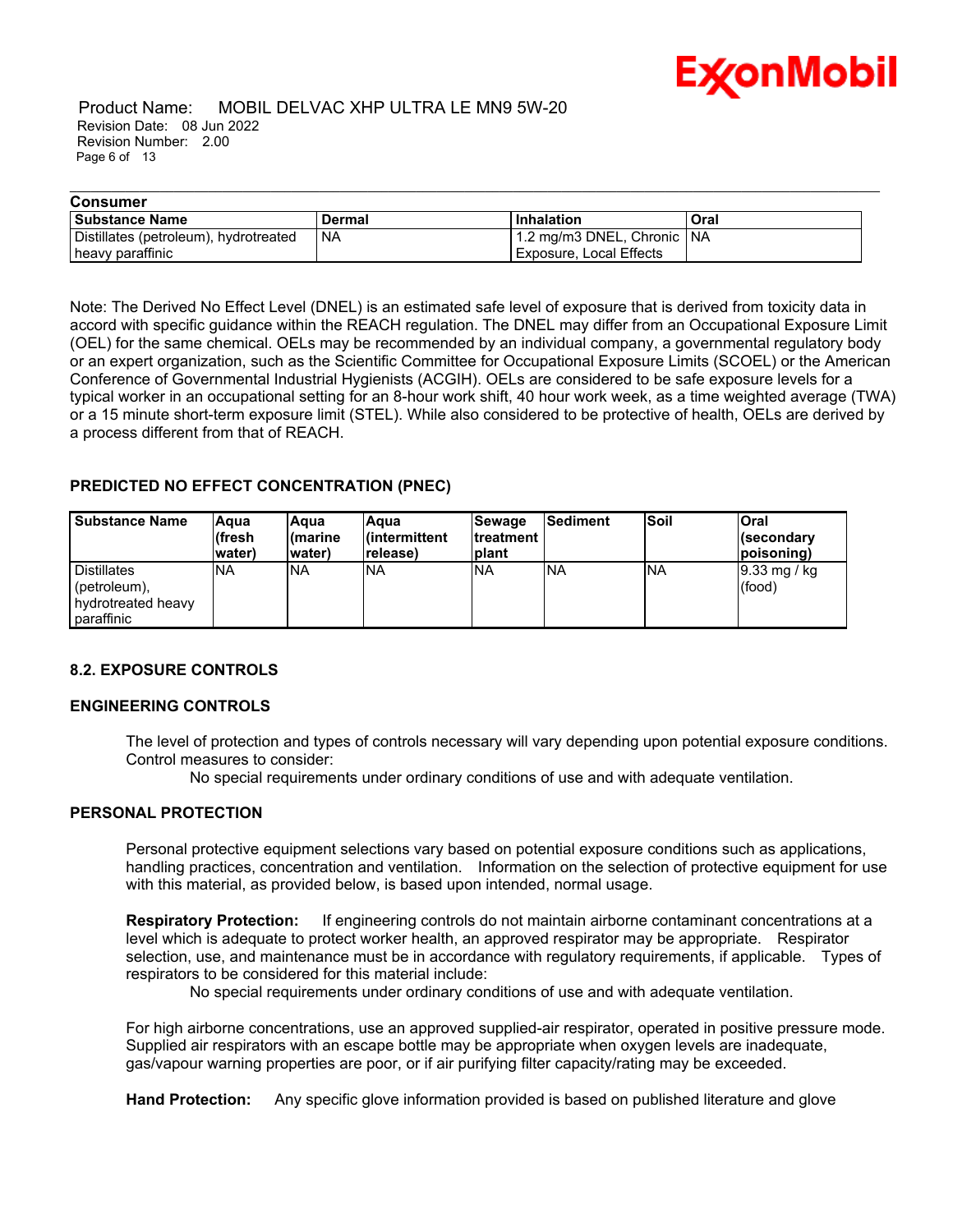#### Product Name: MOBIL DELVAC XHP ULTRA LE MN9 5W-20 Revision Date: 08 Jun 2022 Revision Number: 2.00 Page 7 of 13

manufacturer data. Glove suitability and breakthrough time will differ depending on the specific use conditions. Contact the glove manufacturer for specific advice on glove selection and breakthrough times for your use conditions. Inspect and replace worn or damaged gloves. The types of gloves to be considered for this material include:

\_\_\_\_\_\_\_\_\_\_\_\_\_\_\_\_\_\_\_\_\_\_\_\_\_\_\_\_\_\_\_\_\_\_\_\_\_\_\_\_\_\_\_\_\_\_\_\_\_\_\_\_\_\_\_\_\_\_\_\_\_\_\_\_\_\_\_\_\_\_\_\_\_\_\_\_\_\_\_\_\_\_\_\_\_\_\_\_\_\_\_\_\_\_\_\_\_\_\_\_\_\_\_\_\_\_\_\_\_\_\_\_\_\_\_\_\_

No protection is ordinarily required under normal conditions of use.

**Eye Protection:** If contact is likely, safety glasses with side shields are recommended.

**Skin and Body Protection:** Any specific clothing information provided is based on published literature or manufacturer data. The types of clothing to be considered for this material include:

No skin protection is ordinarily required under normal conditions of use. In accordance with good industrial hygiene practices, precautions should be taken to avoid skin contact.

**Specific Hygiene Measures:** Always observe good personal hygiene measures, such as washing after handling the material and before eating, drinking, and/or smoking. Routinely wash work clothing and protective equipment to remove contaminants. Discard contaminated clothing and footwear that cannot be cleaned. Practice good housekeeping.

### **ENVIRONMENTAL CONTROLS**

Comply with applicable environmental regulations limiting discharge to air, water and soil. Protect the environment by applying appropriate control measures to prevent or limit emissions.

## **SECTION 9 PHYSICAL AND CHEMICAL PROPERTIES**

**Note: Physical and chemical properties are provided for safety, health and environmental considerations only and may not fully represent product specifications. Contact the Supplier for additional information.**

#### **9.1. INFORMATION ON BASIC PHYSICAL AND CHEMICAL PROPERTIES**

**Physical State:** Liquid **Colour:** Green **Odour:** Characteristic **Odour Threshold:** No data available **pH:** Not technically feasible **Melting Point:** Not technically feasible **Freezing Point:** No data available **Initial Boiling Point / and Boiling Range:** > 316°C (600°F) [test method unavailable] **Flash Point [Method]:** >200°C (392°F) [ASTM D-92] **Evaporation Rate (n-butyl acetate = 1):** No data available **Flammability (Solid, Gas):** Not technically feasible **Upper/Lower Flammable Limits (Approximate volume % in air):** UEL: 7.0 LEL: 0.9 [test method unavailable] **Vapour Pressure:** < 0.013 kPa (0.1 mm Hg) at 20 °C [Estimated] **Vapour Density (Air = 1):** > 2 at 101 kPa [Estimated] **Relative Density (at 15 °C):** 0.847 [ASTM D1298] **Solubility(ies): water** Negligible **Partition coefficient (n-Octanol/Water Partition Coefficient):** > 3.5 [Estimated] **Autoignition Temperature:** No data available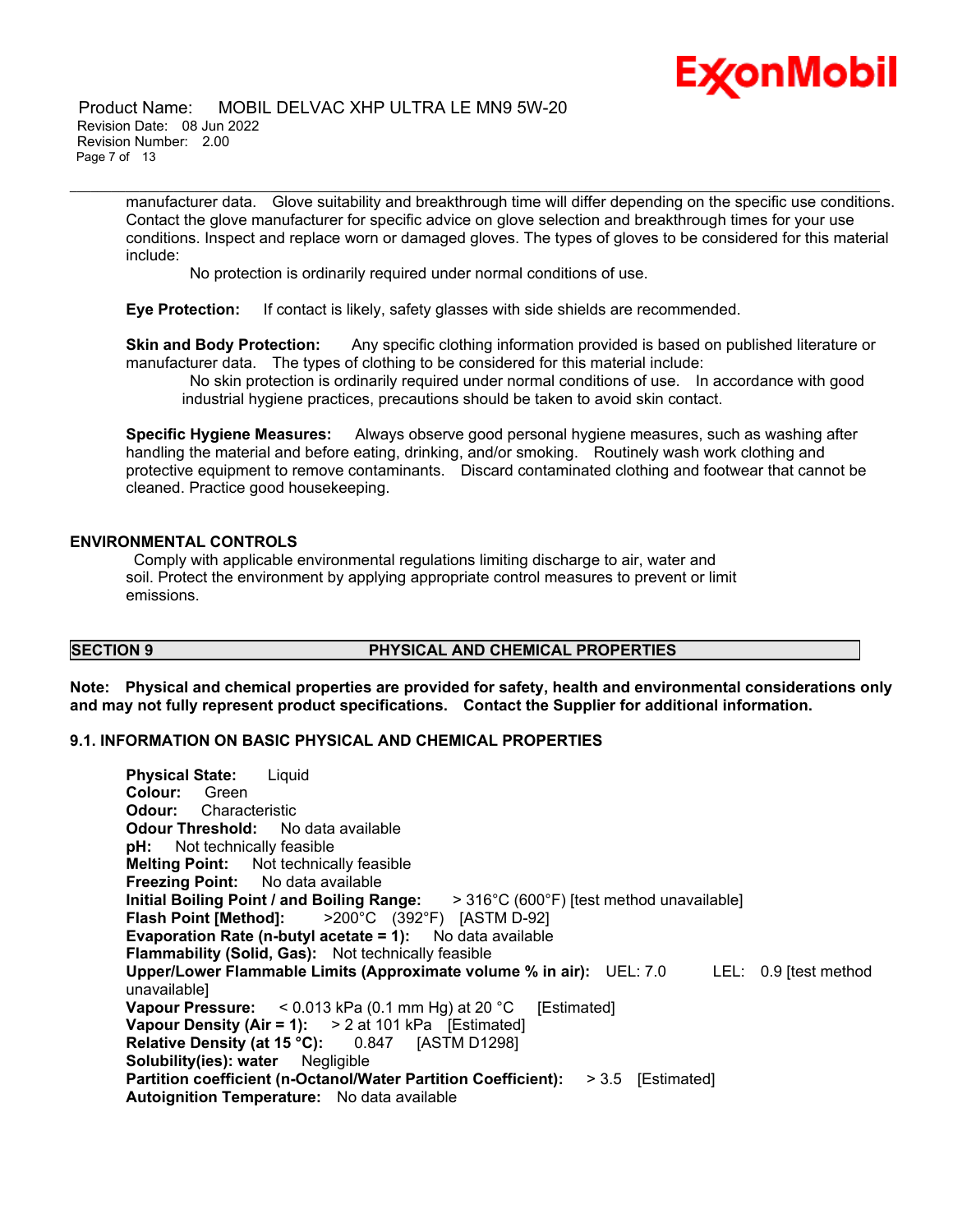Product Name: MOBIL DELVAC XHP ULTRA LE MN9 5W-20 Revision Date: 08 Jun 2022 Revision Number: 2.00 Page 8 of 13

> **Decomposition Temperature:** No data available **Viscosity:** 44.6 cSt (44.6 mm2/sec) at 40ºC [Typical] | 7.9 cSt (7.9 mm2/sec) at 100°C [ASTM D 445] **Explosive Properties:** None **Oxidizing Properties:** None

\_\_\_\_\_\_\_\_\_\_\_\_\_\_\_\_\_\_\_\_\_\_\_\_\_\_\_\_\_\_\_\_\_\_\_\_\_\_\_\_\_\_\_\_\_\_\_\_\_\_\_\_\_\_\_\_\_\_\_\_\_\_\_\_\_\_\_\_\_\_\_\_\_\_\_\_\_\_\_\_\_\_\_\_\_\_\_\_\_\_\_\_\_\_\_\_\_\_\_\_\_\_\_\_\_\_\_\_\_\_\_\_\_\_\_\_\_

#### **9.2. OTHER INFORMATION**

**Pour Point:** -33°C (-27°F) [ASTM D97] **DMSO Extract (mineral oil only), IP-346:** < 3 %wt

#### **SECTION 10 STABILITY AND REACTIVITY**

**10.1. REACTIVITY:** See sub-sections below.

**10.2. CHEMICAL STABILITY:** Material is stable under normal conditions.

**10.3. POSSIBILITY OF HAZARDOUS REACTIONS:** Hazardous polymerization will not occur.

**10.4. CONDITIONS TO AVOID:** Excessive heat. High energy sources of ignition.

**10.5. INCOMPATIBLE MATERIALS:** Strong oxidisers

**10.6. HAZARDOUS DECOMPOSITION PRODUCTS:** Material does not decompose at ambient temperatures.

### **SECTION 11 TOXICOLOGICAL INFORMATION**

### **11.1. INFORMATION ON TOXICOLOGICAL EFFECTS**

| <b>Hazard Class</b>                                               | <b>Conclusion / Remarks</b>                                                                      |  |  |
|-------------------------------------------------------------------|--------------------------------------------------------------------------------------------------|--|--|
| <b>Inhalation</b>                                                 |                                                                                                  |  |  |
| Acute Toxicity: No end point data for<br>material.                | Minimally Toxic. Based on assessment of the components.                                          |  |  |
| Irritation: No end point data for material.                       | Negligible hazard at ambient/normal handling temperatures.                                       |  |  |
| Ingestion                                                         |                                                                                                  |  |  |
| Acute Toxicity: No end point data for<br>material.                | Minimally Toxic. Based on assessment of the components.                                          |  |  |
| <b>Skin</b>                                                       |                                                                                                  |  |  |
| Acute Toxicity: No end point data for<br>material.                | Minimally Toxic. Based on assessment of the components.                                          |  |  |
| Skin Corrosion/Irritation: No end point data<br>for material.     | Negligible irritation to skin at ambient temperatures. Based on<br>assessment of the components. |  |  |
| <b>Eye</b>                                                        |                                                                                                  |  |  |
| Serious Eye Damage/Irritation: No end point<br>data for material. | May cause mild, short-lasting discomfort to eyes. Based on<br>assessment of the components.      |  |  |
| Sensitisation                                                     |                                                                                                  |  |  |
| Respiratory Sensitization: No end point data<br>for material.     | Not expected to be a respiratory sensitizer.                                                     |  |  |
| Skin Sensitization: No end point data for<br>material.            | Not expected to be a skin sensitizer. Based on assessment of the<br>components.                  |  |  |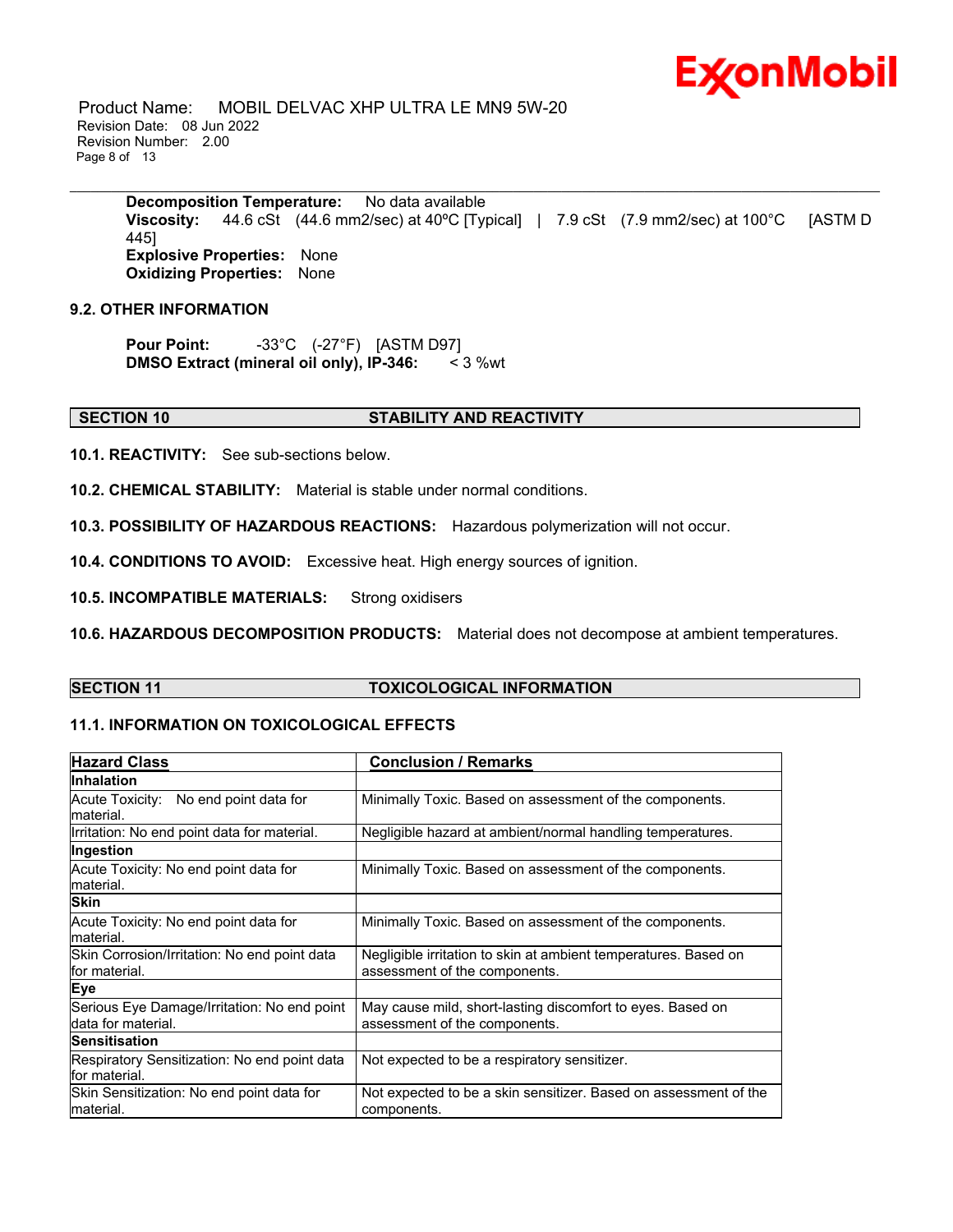

#### Product Name: MOBIL DELVAC XHP ULTRA LE MN9 5W-20 Revision Date: 08 Jun 2022 Revision Number: 2.00 Page 9 of 13

| Aspiration: Data available.                       | Not expected to be an aspiration hazard.<br>Based on physico-   |  |  |
|---------------------------------------------------|-----------------------------------------------------------------|--|--|
|                                                   | chemical properties of the material.                            |  |  |
| Germ Cell Mutagenicity: No end point data         | Not expected to be a germ cell mutagen. Based on assessment of  |  |  |
| for material.                                     | the components.                                                 |  |  |
| Carcinogenicity: No end point data for            | Not expected to cause cancer. Based on assessment of the        |  |  |
| material.                                         | components.                                                     |  |  |
| Reproductive Toxicity: No end point data          | Not expected to be a reproductive toxicant. Based on assessment |  |  |
| for material.                                     | of the components.                                              |  |  |
| <b>Lactation:</b> No end point data for material. | Not expected to cause harm to breast-fed children.              |  |  |
| <b>Specific Target Organ Toxicity (STOT)</b>      |                                                                 |  |  |
| Single Exposure: No end point data for            | Not expected to cause organ damage from a single exposure.      |  |  |
| material.                                         |                                                                 |  |  |
| Repeated Exposure: No end point data for          | Not expected to cause organ damage from prolonged or repeated   |  |  |
| Imaterial.                                        | exposure. Based on assessment of the components.                |  |  |

#### **OTHER INFORMATION For the product itself:**

Component concentrations in this formulation would not be expected to cause skin sensitization, based on tests of the components, this formulation, or similar formulations.

\_\_\_\_\_\_\_\_\_\_\_\_\_\_\_\_\_\_\_\_\_\_\_\_\_\_\_\_\_\_\_\_\_\_\_\_\_\_\_\_\_\_\_\_\_\_\_\_\_\_\_\_\_\_\_\_\_\_\_\_\_\_\_\_\_\_\_\_\_\_\_\_\_\_\_\_\_\_\_\_\_\_\_\_\_\_\_\_\_\_\_\_\_\_\_\_\_\_\_\_\_\_\_\_\_\_\_\_\_\_\_\_\_\_\_\_\_

Diesel engine oils: Not carcinogenic in animals tests. Used and unused diesel engine oils did not produce any carcinogenic effects in chronic mouse skin painting studies. Oils that are used in gasoline engines may become hazardous and display the following properties: Carcinogenic in animal tests. Caused mutations in vitro. Possible allergen and photoallergen. Contains polycyclic aromatic compounds (PAC) from combustion products of gasoline and/or thermal degradation products.

#### **Contains:**

Base oil severely refined: Not carcinogenic in animal studies. Representative material passes IP-346, Modified Ames test, and/or other screening tests. Dermal and inhalation studies showed minimal effects; lung non-specific infiltration of immune cells, oil deposition and minimal granuloma formation. Not sensitising in test animals.

#### **SECTION 12 ECOLOGICAL INFORMATION**

The information given is based on data for the material, components of the material, or for similar materials, through the application of bridging principals.

#### **12.1. TOXICITY**

Material -- Not expected to be harmful to aquatic organisms.

#### **12.2. PERSISTENCE AND DEGRADABILITY**

#### **Biodegradation:**

Base oil component -- Expected to be inherently biodegradable

#### **12.3. BIOACCUMULATIVE POTENTIAL**

 Base oil component -- Has the potential to bioaccumulate, however metabolism or physical properties may reduce the bioconcentration or limit bioavailability.

#### **12.4. MOBILITY IN SOIL**

 Base oil component -- Low solubility and floats and is expected to migrate from water to the land. Expected to partition to sediment and wastewater solids.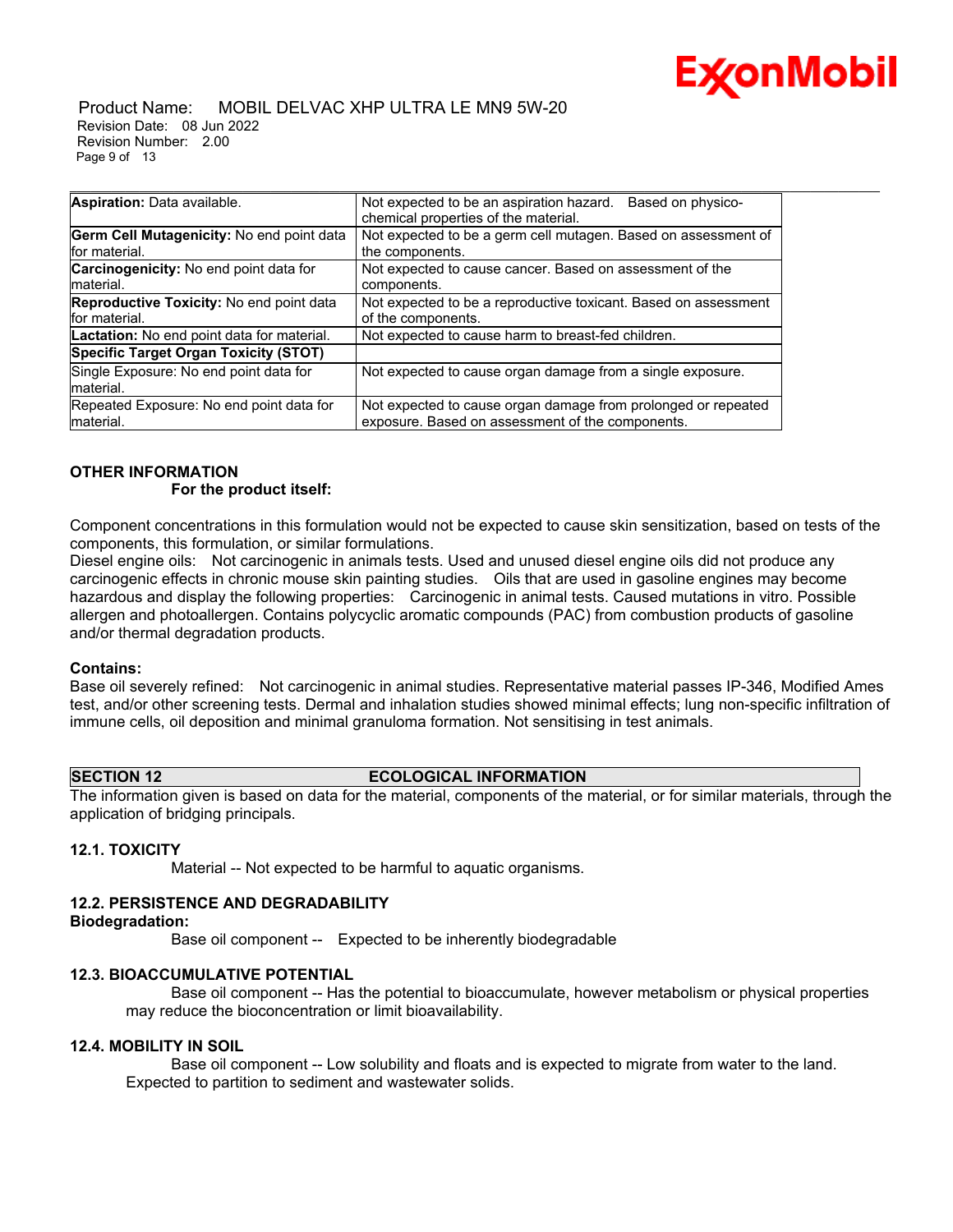

 Product Name: MOBIL DELVAC XHP ULTRA LE MN9 5W-20 Revision Date: 08 Jun 2022 Revision Number: 2.00 Page 10 of 13

#### **12.5. PERSISTENCE, BIOACCUMULATION AND TOXICITY FOR SUBSTANCE(S)**

Material does not meet the Reach Annex XIII criteria for PBT or vPvB.

#### **12.6. OTHER ADVERSE EFFECTS**

No adverse effects are expected.

#### **SECTION 13 DISPOSAL CONSIDERATIONS**

Disposal recommendations based on material as supplied. Disposal must be in accordance with current applicable laws and regulations, and material characteristics at time of disposal.

\_\_\_\_\_\_\_\_\_\_\_\_\_\_\_\_\_\_\_\_\_\_\_\_\_\_\_\_\_\_\_\_\_\_\_\_\_\_\_\_\_\_\_\_\_\_\_\_\_\_\_\_\_\_\_\_\_\_\_\_\_\_\_\_\_\_\_\_\_\_\_\_\_\_\_\_\_\_\_\_\_\_\_\_\_\_\_\_\_\_\_\_\_\_\_\_\_\_\_\_\_\_\_\_\_\_\_\_\_\_\_\_\_\_\_\_\_

#### **13.1. WASTE TREATMENT METHODS**

Product is suitable for burning in an enclosed controlled burner for fuel value or disposal by supervised incineration at very high temperatures to prevent formation of undesirable combustion products. Protect the environment. Dispose of used oil at designated sites. Minimize skin contact. Do not mix used oils with solvents, brake fluids or coolants.

#### **European Waste Code:** 13 02 05\*

NOTE: These codes are assigned based upon the most common uses for this material and may not reflect contaminants resulting from actual use. Waste producers need to assess the actual process used when generating the waste and its contaminants in order to assign the proper waste disposal code(s).

This material is considered as hazardous waste pursuant to The Hazardous Waste Regulations (HWR), and subject to the provisions of those Regulations.

**Empty Container Warning** Empty Container Warning (where applicable): Empty containers may contain residue and can be dangerous. Do not attempt to refill or clean containers without proper instructions. Empty drums should be completely drained and safely stored until appropriately reconditioned or disposed. Empty containers should be taken for recycling, recovery, or disposal through suitably qualified or licensed contractor and in accordance with governmental regulations. DO NOT PRESSURISE, CUT, WELD, BRAZE, SOLDER, DRILL, GRIND, OR EXPOSE SUCH CONTAINERS TO HEAT, FLAME, SPARKS, STATIC ELECTRICITY, OR OTHER SOURCES OF IGNITION. THEY MAY EXPLODE AND CAUSE INJURY OR DEATH.

#### **SECTION 14 TRANSPORT INFORMATION**

**LAND (ADR/RID): 14.1-14.6** Not Regulated for Land Transport

**INLAND WATERWAYS (ADN): 14.1-14.6** Not Regulated for Inland Waterways Transport

**SEA (IMDG): 14.1-14.6** Not Regulated for Sea Transport according to IMDG-Code

#### **SEA (MARPOL 73/78 Convention - Annex II):**

**14.7. Transport in bulk according to Annex II of MARPOL 73/78 and the IBC Code**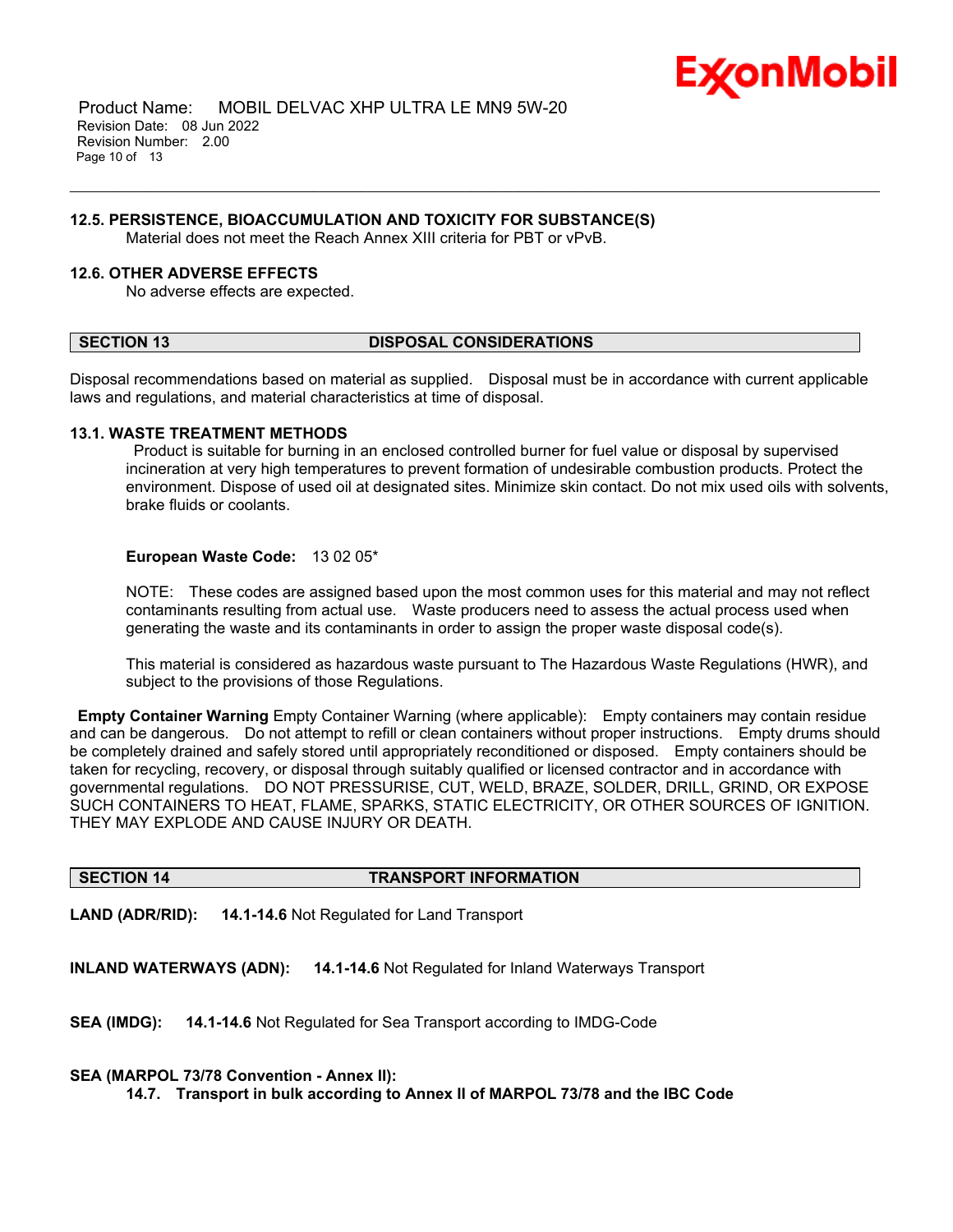Product Name: MOBIL DELVAC XHP ULTRA LE MN9 5W-20 Revision Date: 08 Jun 2022 Revision Number: 2.00 Page 11 of 13

Not classified according to Annex II

#### **AIR (IATA): 14.1-14.6** Not Regulated for Air Transport

### **SECTION 15 REGULATORY INFORMATION**

\_\_\_\_\_\_\_\_\_\_\_\_\_\_\_\_\_\_\_\_\_\_\_\_\_\_\_\_\_\_\_\_\_\_\_\_\_\_\_\_\_\_\_\_\_\_\_\_\_\_\_\_\_\_\_\_\_\_\_\_\_\_\_\_\_\_\_\_\_\_\_\_\_\_\_\_\_\_\_\_\_\_\_\_\_\_\_\_\_\_\_\_\_\_\_\_\_\_\_\_\_\_\_\_\_\_\_\_\_\_\_\_\_\_\_\_\_

### **REGULATORY STATUS AND APPLICABLE LAWS AND REGULATIONS**

**Listed or exempt from listing/notification on the following chemical inventories :** DSL, TSCA

#### **15.1. SAFETY, HEALTH AND ENVIRONMENTAL REGULATIONS/LEGISLATION SPECIFIC FOR THE SUBSTANCE OR MIXTURE**

#### **Applicable UK legislation:**

 UK REACH [... Registration, Evaluation, Authorisation and Restriction of Chemicals ... and amendments thereto] GB CLP [Classification, labelling and packaging of substances and mixtures.. and amendments thereto]

**REACH Restrictions on the manufacturing, placing on the market and use of certain dangerous substances, mixtures and articles (Annex XVII):**

The following entries of Annex XVII may be considered for this product: None

#### **15.2. CHEMICAL SAFETY ASSESSMENT**

**REACH Information:** A Chemical Safety Assessment has been carried out for one or more substances present in the material.

| <b>SECTION 16</b> | <b>OTHER INFORMATION</b> |  |
|-------------------|--------------------------|--|
|                   |                          |  |

**REFERENCES:** Sources of information used in preparing this SDS included one or more of the following: results from in house or supplier toxicology studies, CONCAWE Product Dossiers, publications from other trade associations, such as the EU Hydrocarbon Solvents REACH Consortium, U.S. HPV Program Robust Summaries, the EU IUCLID Data Base, U.S. NTP publications, and other sources, as appropriate.

List of abbreviations and acronyms that could be (but not necessarily are) used in this safety data sheet:

| Acronym   | <b>Full text</b>                                                                              |
|-----------|-----------------------------------------------------------------------------------------------|
| N/A       | Not applicable                                                                                |
| N/D       | Not determined                                                                                |
| NE.       | Not established                                                                               |
| VOC.      | Volatile Organic Compound                                                                     |
| AIIC      | Australian Inventory of Industrial Chemicals                                                  |
| AIHA WEEL | American Industrial Hygiene Association Workplace Environmental Exposure Limits               |
| ASTM      | ASTM International, originally known as the American Society for Testing and Materials (ASTM) |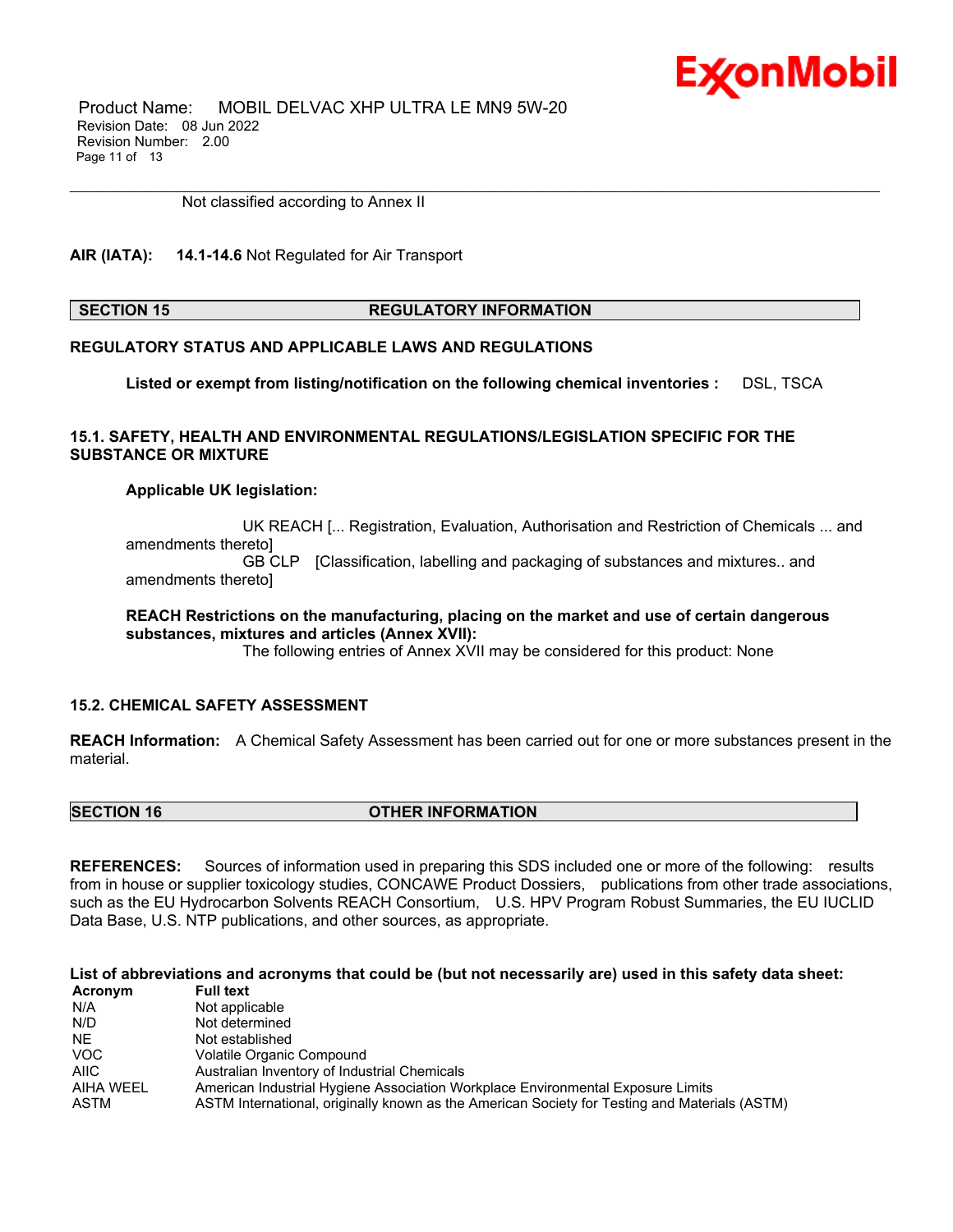Product Name: MOBIL DELVAC XHP ULTRA LE MN9 5W-20 Revision Date: 08 Jun 2022 Revision Number: 2.00 Page 12 of 13

| <b>DSL</b>    | Domestic Substance List (Canada)                                                                 |
|---------------|--------------------------------------------------------------------------------------------------|
| <b>EINECS</b> | European Inventory of Existing Commercial Substances                                             |
| <b>ELINCS</b> | European List of Notified Chemical Substances                                                    |
| <b>ENCS</b>   | Existing and new Chemical Substances (Japanese inventory)                                        |
| <b>IECSC</b>  | Inventory of Existing Chemical Substances in China                                               |
| KECI          | Korean Existing Chemicals Inventory                                                              |
| <b>NDSL</b>   | Non-Domestic Substances List (Canada)                                                            |
| <b>NZIOC</b>  | New Zealand Inventory of Chemicals                                                               |
| <b>PICCS</b>  | Philippine Inventory of Chemicals and Chemical Substances                                        |
| <b>TLV</b>    | Threshold Limit Value (American Conference of Governmental Industrial Hygienists)                |
| TSCA          | Toxic Substances Control Act (U.S. inventory)                                                    |
| <b>UVCB</b>   | Substances of Unknown or Variable composition, Complex reaction products or Biological materials |
| LC.           | Lethal Concentration                                                                             |
| LD.           | Lethal Dose                                                                                      |
| LL            | Lethal Loading                                                                                   |
| EC            | <b>Effective Concentration</b>                                                                   |
| EL.           | Effective Loading                                                                                |
| <b>NOEC</b>   | No Observable Effect Concentration                                                               |
| <b>NOELR</b>  | No Observable Effect Loading Rate                                                                |
|               |                                                                                                  |

\_\_\_\_\_\_\_\_\_\_\_\_\_\_\_\_\_\_\_\_\_\_\_\_\_\_\_\_\_\_\_\_\_\_\_\_\_\_\_\_\_\_\_\_\_\_\_\_\_\_\_\_\_\_\_\_\_\_\_\_\_\_\_\_\_\_\_\_\_\_\_\_\_\_\_\_\_\_\_\_\_\_\_\_\_\_\_\_\_\_\_\_\_\_\_\_\_\_\_\_\_\_\_\_\_\_\_\_\_\_\_\_\_\_\_\_\_

## **KEY TO THE H-CODES CONTAINED IN SECTION 3 OF THIS DOCUMENT (for information only):**

[Acute Tox. 5 H303]: May be harmful if swallowed; Acute Tox Oral, Cat 5 Asp. Tox. 1 H304: May be fatal if swallowed and enters airways; Aspiration, Cat 1 Skin Irrit. 2 H315: Causes skin irritation; Skin Corr/Irritation, Cat 2 [Skin Irrit. 3 H316]: Causes mild skin irritation; Skin Corr/Irritation, Cat 3 Eye Dam. 1 H318: Causes serious eye damage; Serious Eye Damage/Irr, Cat 1 [Aquatic Acute 2 H401]: Toxic to aquatic life; Acute Env Tox, Cat 2 Aquatic Chronic 2 H411: Toxic to aquatic life with long lasting effects; Chronic Env Tox, Cat 2 Aquatic Chronic 4 H413: May cause long lasting harmful effects to aquatic life; Chronic Env Tox, Cat 4

## **THIS SAFETY DATA SHEET CONTAINS THE FOLLOWING REVISIONS:**

Hazard Identification: Section 3 Footnotes for CLP tables information was modified. Section 07: Storage Temperature ºC(ºF) information was modified. Section 15: EU Directives and Regulations information was modified.

----------------------------------------------------------------------------------------------------------------------------------------------------- The information and recommendations contained herein are, to the best of ExxonMobil's knowledge and belief, accurate and reliable as of the date issued. You can contact ExxonMobil to insure that this document is the most current available from ExxonMobil. The information and recommendations are offered for the user's consideration and examination. It is the user's responsibility to satisfy itself that the product is suitable for the intended use. If buyer repackages this product, it is the user's responsibility to insure proper health, safety and other necessary information is included with and/or on the container. Appropriate warnings and safe-handling procedures should be provided to handlers and users. Alteration of this document is strictly prohibited. Except to the extent required by law, republication or retransmission of this document, in whole or in part, is not permitted. The term, "ExxonMobil" is used for convenience, and may include any one or more of ExxonMobil Chemical Company, Exxon Mobil Corporation, or any affiliates in which they directly or indirectly hold any interest.

-----------------------------------------------------------------------------------------------------------------------------------------------------

Internal Use Only